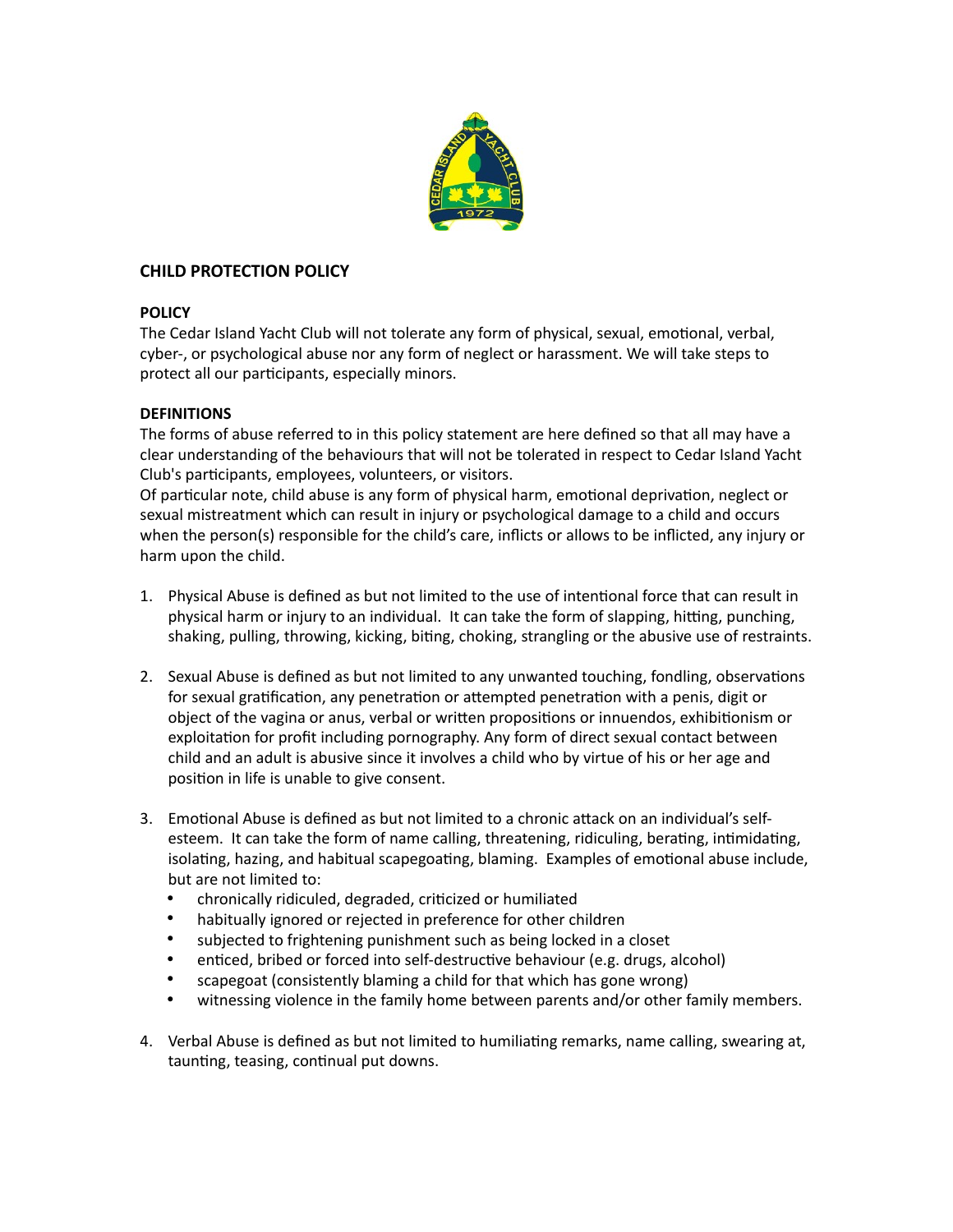- 5. Cyber-Abuse is defined as but not limited to the use of information and communication technologies to support deliberate, repeated, and hostile behavior by an individual or group. The practice of cyber-bullying is not limited to children and is sometimes referred to as cyberstalking or cyber harassment when perpetrated by or against adults.
- 6. Psychological Abuse is defined as but not limited to communication of an abusive nature, sarcasm, exploitive behaviour, intimidation, manipulation, and insensitivity to race, sexual preference or family dynamics.
- 7. Neglect is defined as but not limited to any behaviour that leads to a failure to provide services which are necessary such as failing to assess and respond to changes in health status, withdrawing basic necessities such as adequate and nourishing food, healthy and clean living environment, failing to provide supervision appropriate for the child's age, mental, psychological or physical state, refusing or withdrawing physical or emotional support.
- 8. Harassment is defined as but not limited to any unwanted physical or verbal conduct that offends or humiliates. It can be a single incident or several incidents over time. It includes threats, intimidation, display of racism, sexism, unnecessary physical contact, suggestive remarks or gestures, offensive pictures or jokes. Harassment will be considered to have taken place if a reasonable person ought to have known that the behaviour was unwelcome.

### PROCEDURE IN SUSPECTED CHILD ABUSE

All members in their professional capacity are required by law under the Child and Family Services Act to report any suspected child abuse to the local Children's Aid Society (CAS). In doing so members must comply with the following protocol in making a report to the CAS:

- Note: Utmost discretion must be observed
	- report immediately to the Commodore
	- do not discuss with other members
	- do not discuss with alleged abuser
	- do not discuss with family
- Members do not conduct an investigation of suspected abuse. Investigating abuse is the responsibility of the local CAS.
- All members have a personal responsibility to report any suspected case of child abuse. Reporting a concern to another member is not sufficient. **Any member with a concern must report their concern to the CAS**, even if advised against doing so by a Cedar Island Yacht Club member.
- The local CAS office in Leamington or Windsor can be contacted at 519-3220555 or 519-2521171 or 1-800-2654844.
- If members are uncertain if a case of suspected abuse is one which must be reported, they can notify the CAS of the details and the CAS will advise if the case is one which should be reported.
- Once a report has been made Cedar Island Yacht Club shall follow the instructions given by the CAS as to what action needs to be done to safeguard the child concerned.
- Members must make, and keep in a private secured file, detailed notes of the disclosure or reasons for the report and their actions and notify the Commodore of any report of the case of suspected abuse to CAS with appropriate details of the concern.